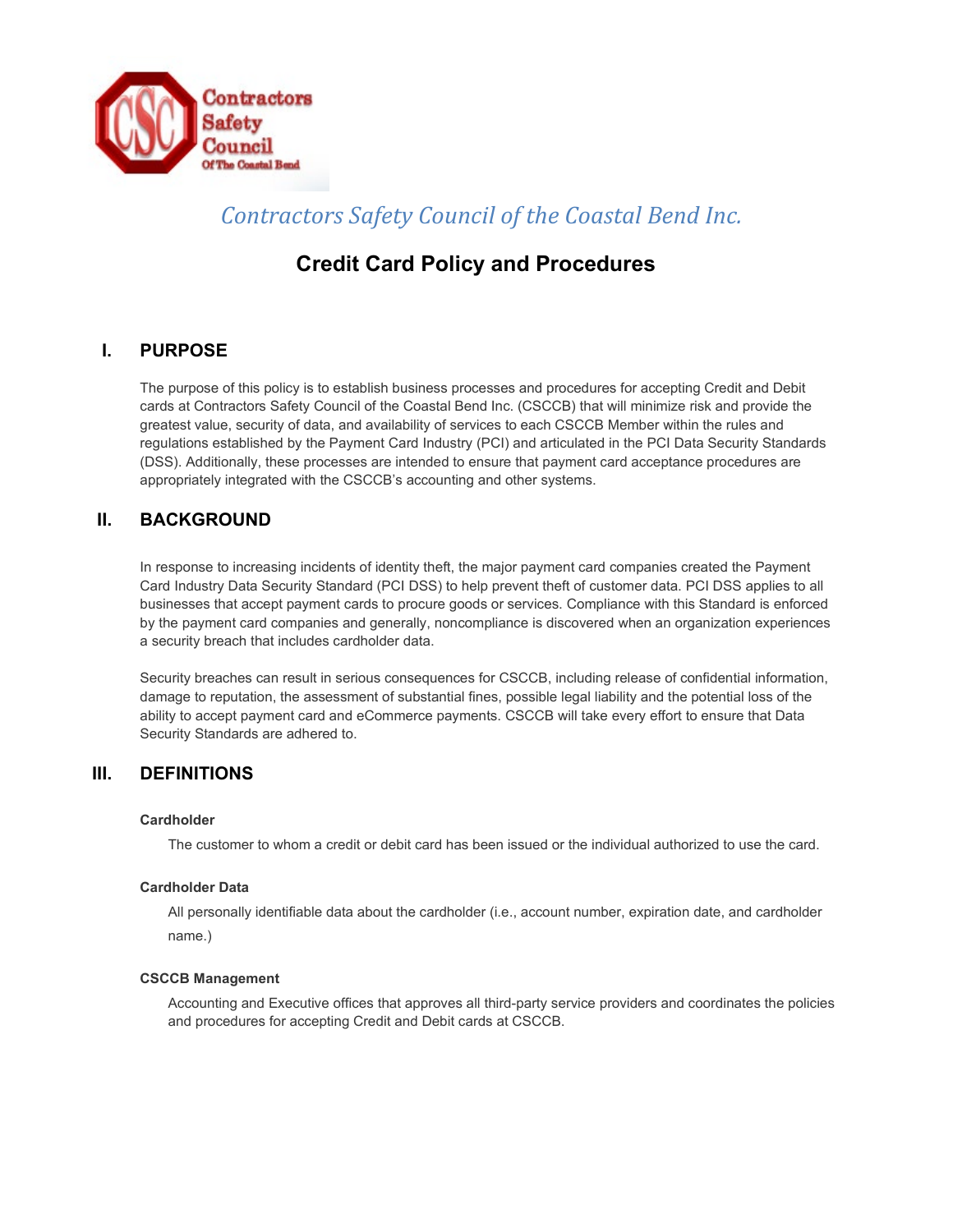

#### **Encryption**

The process of converting information into an unintelligible form to anyone except holders of a specific cryptographic key. Use of encryption protects information between the encryption process and the decryption process against unauthorized disclosure.

#### **Staff Employee**

For the purposes of the PCI DSS and this policy, a Staff Employee is defined as entity that accepts Credit or Debit cards bearing the logos of any of the five members of the Payment Card Industry Security Standards Council (American Express, Discover, JCB, MasterCard or VISA) as payment for CSCCB training and/or services.

#### **CSCCB Management**

A CSCCB non-exempt employee within a department who has primary authority and responsibility for Credit or Debit card and eCommerce transaction processing within that department.

#### **Payment Card**

Any Credit or Debit card/device that bears the logo of American Express, Discover Financial Services, JCB International, MasterCard Worldwide, or VISA, Inc.

#### **Credit or Debit Card Account Change**

Any change in the payment account including, but not limited to:

- o the use of existing Credit or Debit card accounts for new purposes.<br>
the alternation of business processes that involve Credit or Debit ca
- $\circ$  the alternation of business processes that involve Credit or Debit card processing activities.<br>  $\circ$  the addition or alteration of payment systems.
- the addition or alteration of payment systems.
- o the addition or alternation of relationships with third-party Credit or Debit card service providers, and
- o the addition or alternation of Credit or Debit card processing technologies or channel

#### **Credit or Debit Card Industry (PCI) Data Security Standard (DSS)**

A multi-faceted security standard that includes requirements for security management, policies, procedures, network architecture, software design and other critical protective measures.

#### **Sensitive Authentication Data**

Security-related information (card validation codes/values, full magnetic-stripe data, or personal identification number (PIN)) used to authenticate cardholders, appearing in plain-text or otherwise unprotected form.

### **IV. TERMS AND CONDIONS**

This policy applies to all CSCCB employees, Members, Non-Members, Consultants, or Agents who, while doing business on behalf or with CSCCB, accept, process, transmit, or otherwise handle cardholder information in physical or electronic format.

This policy applies to all CSCCB departments and administrative areas which accept Credit or Debit cards regardless of whether revenue is deposited in a CSCCB financial account.

## **V. ACCEPTABLE CREDIT OR DEBIT CARDS**

CSCCB currently accepts VISA, MasterCard, Discover and American Express Card and has negotiated contracts for processing Credit or Debit card transactions. Individual CSCCB employees may not use or negotiate individual contracts with these or other Credit or Debit card companies or processors. All individual CSCCB employees must use the CSCCB negotiated contract.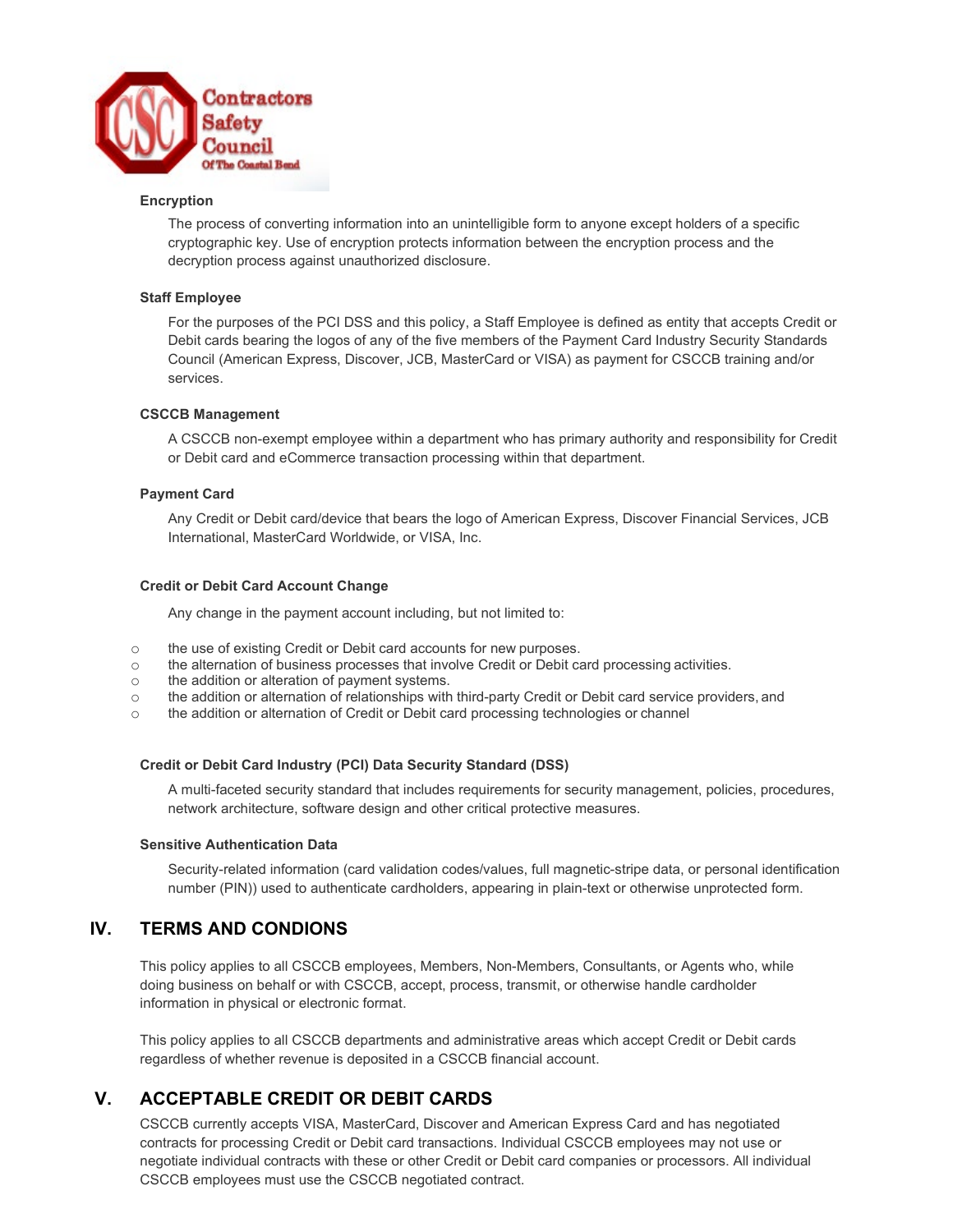

### **VI. PROHIBITED CREDIT OR DEBIT CARD ACTIVITIES**

- CSCCB prohibits certain credit card activities that include, but are not limited to:
- o accepting Credit or Debit cards for cash advances
- o discounting training or service based on the method of payment
- o adding a surcharge or additional fee to Credit or Debit card transactions

## **VII. CREDIT OR DEBIT CARD FEES**

Each Credit or Debit card transaction will have an associated fee charged by the credit card company.

### **VIII. REFUNDS**

When training or a service is purchased using a Credit or Debit card and a refund is necessary, the refund must be credited back to the account that was originally charged. Refunds in excess of the original sale amount or cash refunds are prohibited. Refunds will not be given for courses taken (pass or fail score posted to trainee's history).

### **IX. CHARGEBACKS**

Occasionally a customer will dispute a Credit or Debit card transaction, ultimately leading to a chargeback. In the case of a chargeback, CSCCB's accounting department will be responsible for all chargeback transactions.

# **X. MAINTAINING SECURITY**

- o Departments and administrative areas accepting Credit or Debit cards on behalf of CSCCB are subject to the Credit or Debit Card Industry Data Security Standards (PCI DSS).
- o Fax transmissions (both sending and receiving) of credit card and electronic payment information occurs using only fax machines which are attended by those individuals who must have contact with Credit or Debit card data to do their jobs;
- $\circ$  CSCCB requires that all external services providers that handle Credit or Debit card information be PCI compliant.
- o CSCCB restricts access to cardholder data to those with a business "need to know."
- o For electronic media, cardholder data shall not be stored on servers, local hard drives, or external (removable) media including floppy discs, CDs or thumb (flash) drives unless encrypted and otherwise in full compliance with PCI DSS.
- o For paper media, cardholder data shall not be stored.

## **XI. RESPONSIBILITIES**

**CSCCB Staff** are responsible for:

- o Executing on behalf of the relevant CSCCB Department, **Credit or Debit Card Account Acquisition or Change Procedures**.
- o Ensuring that all employees, contractors and agents with access to Credit or Debit card data within the relative CSCCB Department acknowledge on an annual basis and in writing that they have read and understood this Policy. These acknowledgements should be submitted, as requested, to CSCCB's accounting department
- o Ensuring that all Credit or Debit card data collected by the CSCCB Department in the course of performing CSCCB'S's business, regardless of whether the data is stored physically or electronically is secured. Data is considered to be secured only if all of the following criteria are met:
- Only those with a "need-to-know" are granted access to Credit or Debit card and electronic payment data.
- Email should not be used to transmit credit card or personal payment information. If it should be necessary to transmit credit card information via email only the last four digits of the credit card number can be displayed.
- Credit card or personal information is never downloaded onto any portable devices or media such as USB flash drives, compact disks, laptop computers or personal digital assistants.
- The processing and storage of personally identifiable credit card or payment information on CSCCB computers and servers is prohibited.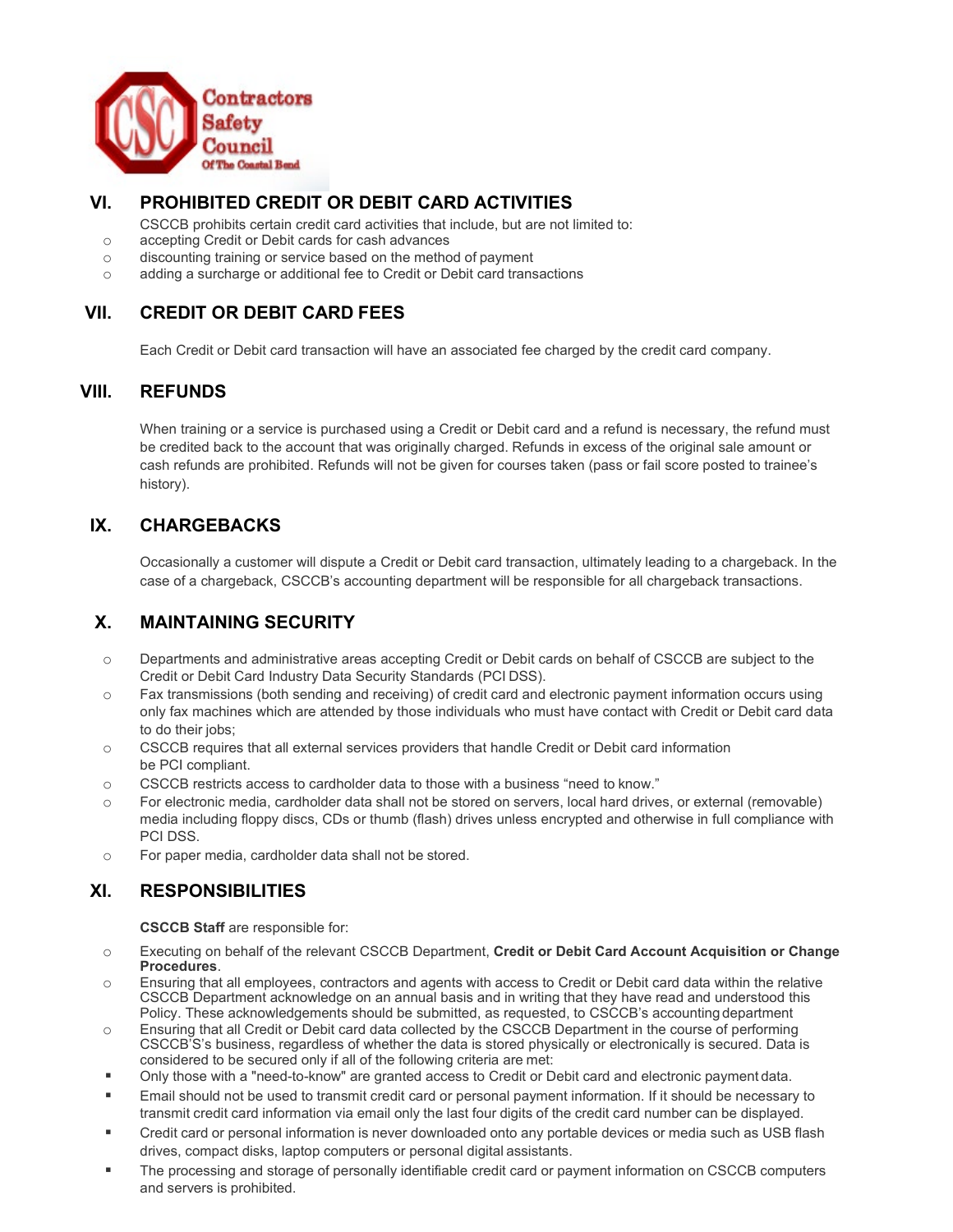

- Only secure communication protocols and/or encrypted connections to the authorized vendor are used during the processing of eCommerce transactions.
- The three- or four-digit validation code printed on the Credit or Debit card is **never** stored in any form.
- The full contents of any track data from the magnetic stripe are **never** stored in any form.
- The personal identification number (PIN) or encrypted PIN block are **never** stored in any form.
- The primary account number (PAN) is rendered unreadable anywhere it is stored.
- All but the last four digits of any credit card account number are masked when it is necessary to display credit card data.
- All media containing Credit or Debit card, or personal payment data is retained no longer than a maximum ofsix (6) months and then destroyed or rendered unreadable; and
- Notifying the Executive Director, Accounting Manager in the event of suspected or confirmed loss of cardholder data. Details of any suspected or confirmed breach should not be disclosed in any email correspondence. After normal business hours, notification shall be made to the Executive Director. **Information Technology Services (docTRONX)** shall regularly monitor and test the CSCCB Network and coordinate CSCCB's compliance with the PCI Standard's technical requirements and verify the security controls of systems authorized to process credit cards.

**The Executive Director, Information Security Contractor, and Account Manage**r shall maintain currency with the requirements of the PCI DSS and related requirements to ensure that this policy remains current and shall coordinate and lead any CSCCB response to a security breach involving cardholder data. **The Management of CSCCB** shall:

- o Provide training to ensure that CSCCB employees are trained in accepting and processing Credit or Debit cards in compliance with this policy.
- o Work with external vendors and coordinate Credit or Debit card policies, standards, and procedures.
- Serve as liaison between Financial Management Services, Information Technology Services, and the CSCCB employee for Credit or Debit Card account acquisition or change procedures; and
- o Review and modify the Application for Credit or Debit Card Account Acquisition or Change as necessary. **CSCCB will conduct Internal Auditing to**:
- o Periodically review CSCCB employee compliance with this policy and the Credit or Debit Card Industry (PCI) Data Security Standards (DSS).
- o Identify unapproved payment applications or external vendors that collect Credit or Debit card data on behalf of the CSCCB and notify Accounting Department; and
- o When required, conduct the CSCCB's PCI DSS Self-Assessment and complete the CSCCB's Attestation of Compliance.

## **XII. CREDIT OR DEBIT CARD ACCOUNT ACQUISITION OR CHANGE PROCEDURES**

To acquire or change a Credit or Debit card account, the Staff Employee must submit a written process change to the Executive Director/Accounting Department. The application must be signed by the Staff Employee and the appropriate Manager of the CSCCB Department. Applications that request eCommerce activities must also be approved by the, Information Technology Contractor. All eCommerce activities shall be processed by a thirdparty vendor authorized by CSCCB. All requests shall be reviewed by the Executive Director, Account Manager, and the Information Technology Contractor.

## **XIII. WIRELESS TECHNOLOGY**

CSCCB will use wireless technology to process or transmit cardholder data over a secured network. Our Secure Sockets Layer (SSL) software is the industry standard and among the best software available today for secure commerce transactions. It encrypts all of your personal information, including credit card number, name, and address, so that it cannot be read over the internet. CSCCB employees will never transmit cardholder data over an unsecured network.

The storage of cardholder data on local hard drives, floppy disks or other external media is prohibited. It is also prohibited to use cut-and-paste and print functions during remote access.